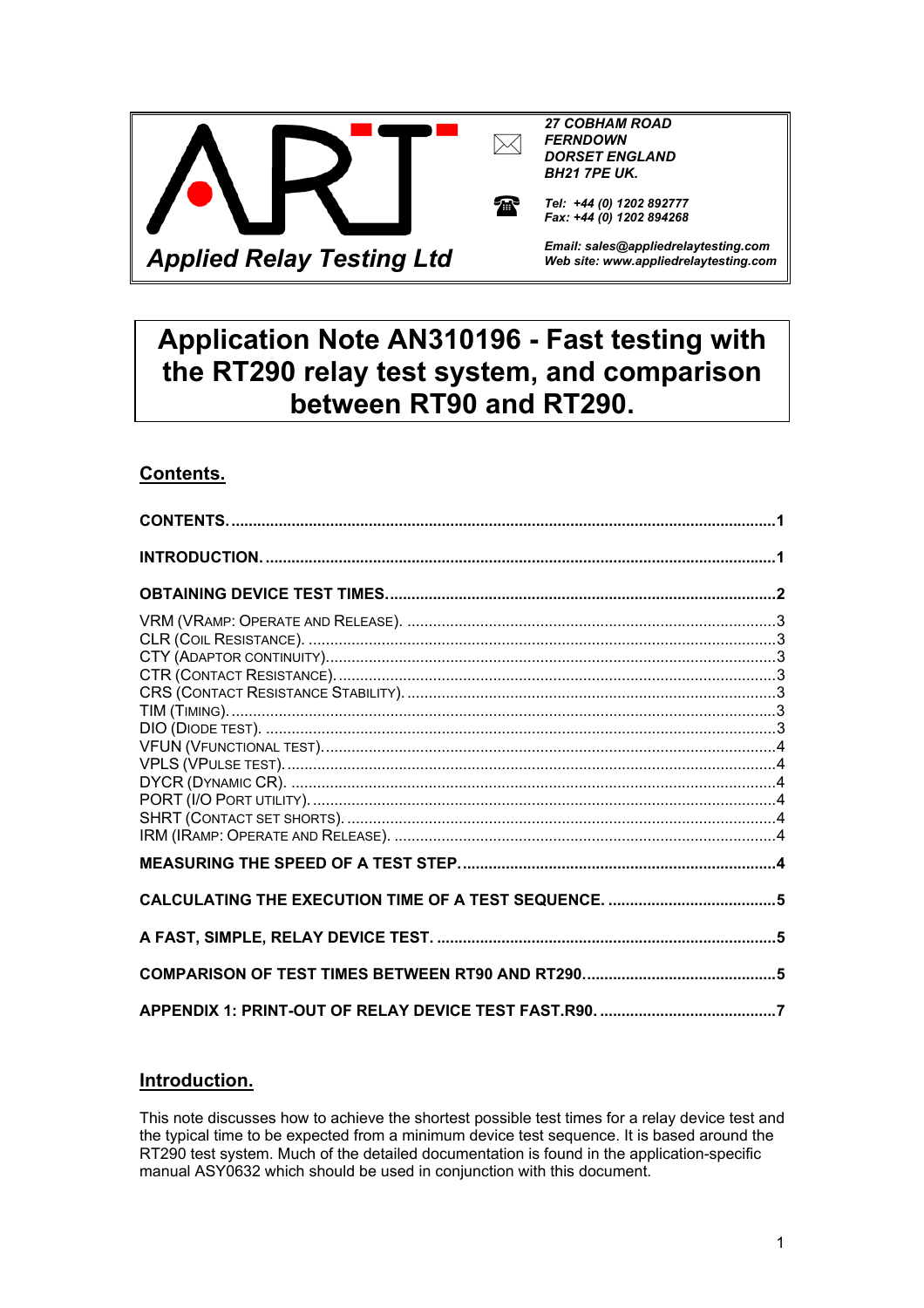# <span id="page-1-0"></span>**Obtaining device test times.**

The manual ASY0632 includes test times for each of the device test steps as follows:

| <b>Name of test</b><br>type         | <b>Description of test.</b>                                                                                                                         | Approx. time.                             |
|-------------------------------------|-----------------------------------------------------------------------------------------------------------------------------------------------------|-------------------------------------------|
| Adaptor<br>Continuity.              | Measures and confirms<br>correct device adaptor<br>connection.                                                                                      | 38ms - but see<br>note 'CTY'              |
| Coil Resistance.                    | Measures the resistance<br>of specified coil(s).                                                                                                    | 50ms - but see<br>note 'CLR'              |
| Contact<br>Resistance.              | Measures the resistance<br>of specified contacts.                                                                                                   | 60-150ms -<br>but see note<br>'CTR'       |
| Contact<br>Resistance<br>Stability. | Measures the delta, min,<br>mean, max. and<br>standard deviation of a<br>number of contact<br>cycles.                                               | From 105ms -<br>but see note<br>'CRS'     |
| Timing: Operate<br>and Release      | Measures the operate<br>and release timing of<br>specified contacts.                                                                                | $100ms - but$<br>see note 'TIM'           |
| VRamp:<br>Operate and<br>Release.   | Measures the operate<br>and release voltage<br>parameters of a device.                                                                              | See note<br>'VRM'                         |
| IRamp: Operate<br>and Release.      | Measures the operate<br>and release current<br>parameters of a device.                                                                              | See note 'IRM'                            |
| Diode check                         | Confirms presence or<br>absence of a diode<br>across the device coil.                                                                               | 65ms - but see<br>note 'DIO'              |
| V Functional                        | Applies various voltage<br>levels to a device with<br>the option of confirming<br>the expected contacts<br>state.                                   | 100ms but see<br>note 'VFUN'              |
| V Pulse                             | Measures the operate<br>and release voltage<br>parameters of a device<br>using a pulse-based<br>algorithm for faster<br>determination than<br>ramp. | 0.75s, but see<br>note 'VPLS'             |
| Dynamic CR                          | Makes a 'capture' of the<br>CR of a selected contact<br>as it opens or closes,<br>producing a graph of CR<br>against time.                          | Not specified<br>(but see note<br>'DYCR') |
| I/O Port control<br>utility         | Provides control and<br>interrogation of spare<br>handler port lines for the<br>control of simple<br>external equipment<br>during a test sequence.  | 20ms - but see<br>note 'PORT'             |
| Contact set<br>shorts               | Detects shorts between<br>contact sets.                                                                                                             | 25ms - but see<br>note 'SHRT'             |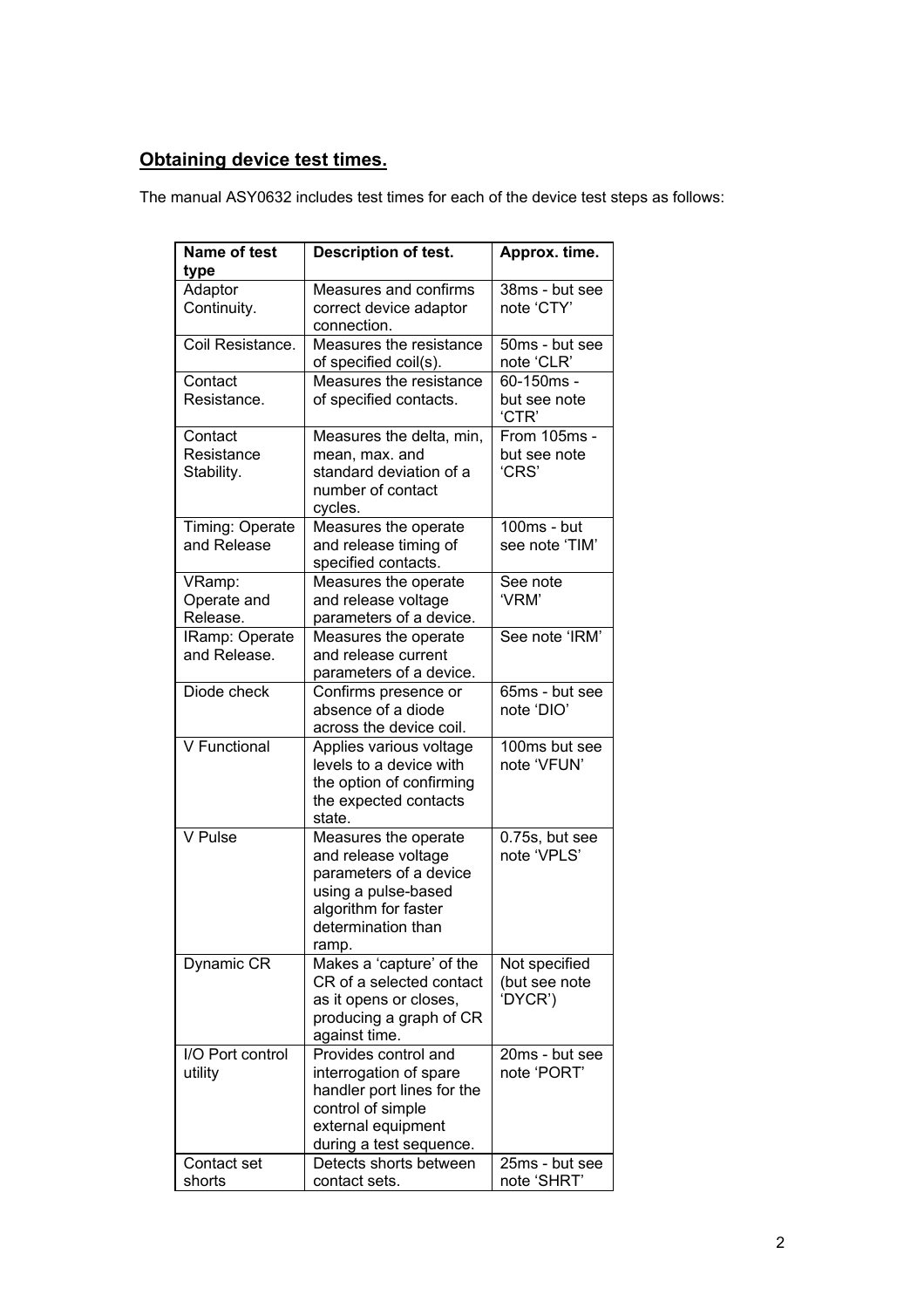#### <span id="page-2-0"></span>**VRM (VRamp: Operate and Release).**

For this test programmed for a 12V device, operate and release step sizes of 0.12V (i.e. 1% of nominal voltage), 10ms settling time and with the operate ramp starting at 0V and release ramp starting at nominal voltage, this test takes 1.44s testing a monostable 4pc/o device on all contacts.

This is very close to the theoretical time for this test, and this actual v theoretical performance is maintained for settling times down to around 1ms.

Add a further time for any initial pulse if required, or if testing bistable relays - see test diagram.

Note that these test settings are pessimistic, i.e. the operate and release ramps can easily be started 'later', and the step size possibly increased. In any case, the test execution time is generally close to  $(N * S)$  where 'N' is the number of total ramp steps required, and 'S' is the specified settling time.

## **CLR (Coil Resistance).**

Typically 50ms including a programmed 10ms settling time.

## **CTY (Adaptor continuity).**

Typically 38ms testing a monostable, 4pc/o device on all contacts, remove 3ms if testing 2pc/o.

## **CTR (Contact Resistance).**

Between 60ms and 150ms depending on precision, based on a 4pc/o monostable device tested on all normally closed contacts. For normally open contacts, add twice the device settling time programmed.

## **CRS (Contact Resistance Stability).**

Typically as follows:

For 2 cycles, 480ms at 'best stability'. For 1 cycle, 250ms at 'best stability'. For 1 cycle, 105ms at 'best speed'. 40ms /200Hz precision.

All measurements made testing a 4pc/o monostable device on all contacts.

# **TIM (Timing).**

For this test programmed for a 12V device, test duration 20ms, this test takes 100ms testing a monostable 4pc/o device on all contacts with a maximum 15ms test limit.

Note that a further time should be added if an initial pulse is used or if testing bistable devices - see the test diagram.

#### **DIO (Diode test).**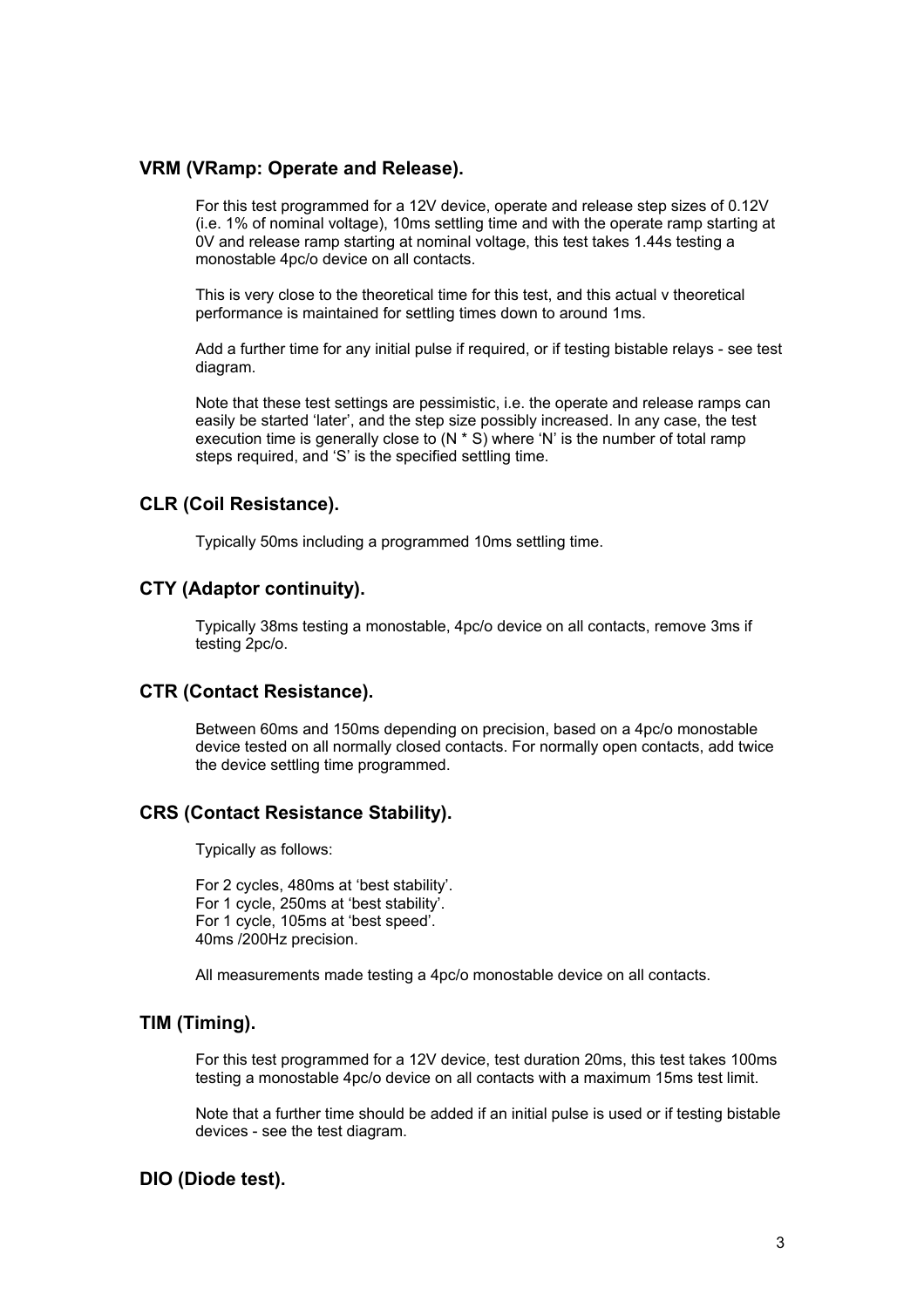This test takes 65ms.

# <span id="page-3-0"></span>**VFUN (Vfunctional test).**

For this test programmed for 5 levels and 15ms settling times, this test takes approx. 100ms testing a monostable 4pc/o device on all contacts.

This is very close to the theoretical time for this test, and this actual v theoretical performance is maintained for settling times down to around 1ms.

Note that a further time should be added if an initial pulse is used or if testing bistable devices - see the test diagram.

## **VPLS (VPulse test).**

This test takes 0.75s testing a 4pc/o monostable device with 15ms settling times.

This is very close to the theoretical time for this test, and this actual v theoretical performance is maintained for settling times down to around 1ms.

## **DYCR (Dynamic CR).**

Execution for this test is not specified.

#### **PORT (I/O Port utility).**

Typically 20ms, but note that time spent waiting during the programmed wait times must be added.

#### **SHRT (Contact set shorts).**

Typically 25ms testing a 4pc/o monostable device on all contact sets.

#### **IRM (IRamp: Operate and Release).**

For this test programmed for a 25mA device, operate and release step sizes of 0.25mA (i.e. 1% of nominal current), 10ms settling time and with the operate ramp starting at 0mA and release ramp starting at nominal current, this test takes 1.44s testing a monostable 4pc/o device on all contacts.

This is very close to the theoretical time for this test, and this actual v theoretical performance is maintained for settling times down to around 1ms.

Add a further time for any initial pulse if required, or if testing bistable relays - see test diagram.

Note that these test settings are pessimistic, i.e. the operate and release ramps can easily be started 'later', and the step size possibly increased. In any case, the test execution time is generally close to  $(N * S)$  where 'N' is the number of total ramp steps required, and 'S' is the specified settling time.

## **Measuring the speed of a test step.**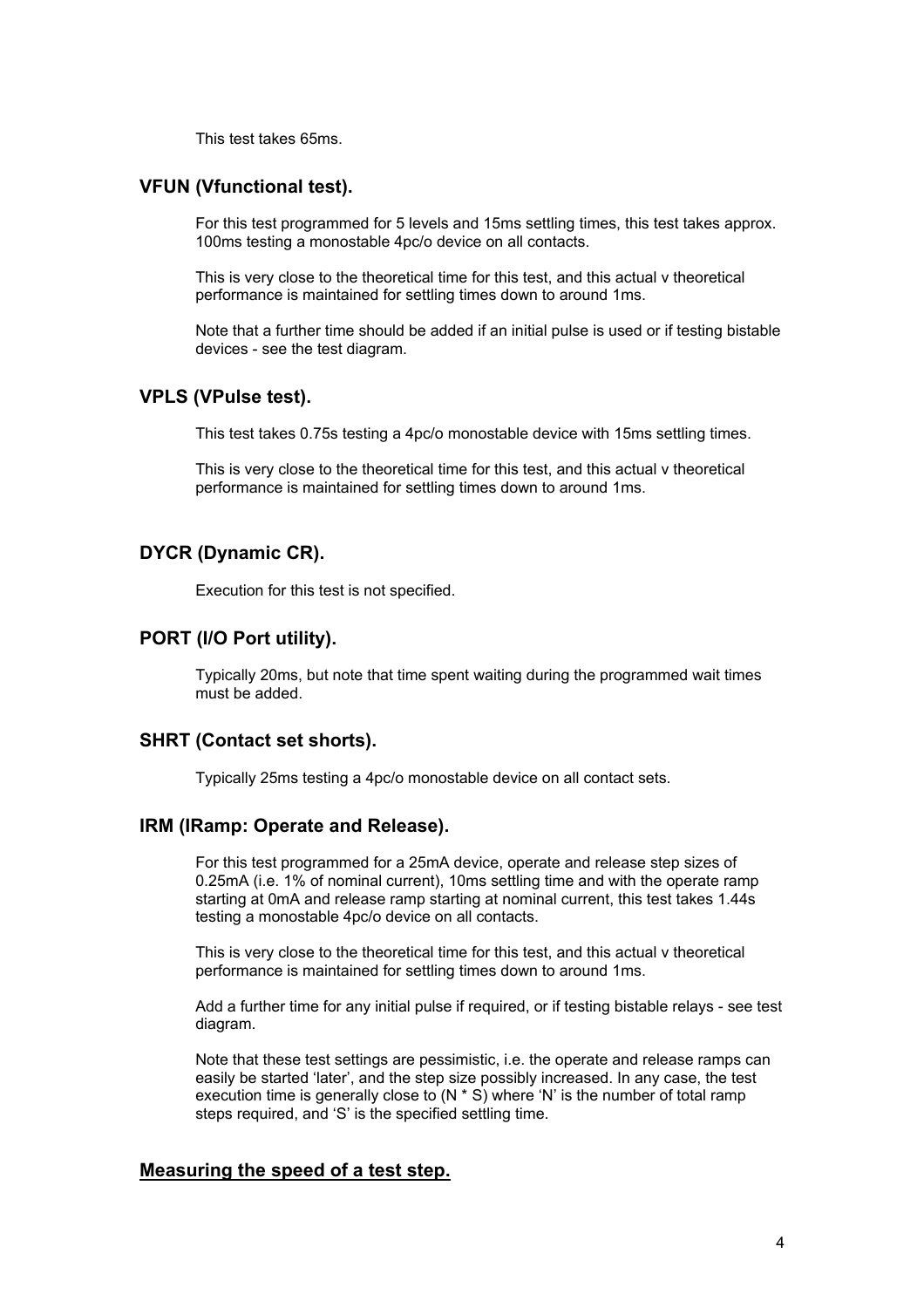<span id="page-4-0"></span>The typical execution times for each test type are shown in the data for each test type. The times are measured by observing the BUSY output of the RT290 when only the specified test step is executed using 'Run', 'Next Test'. When observing this BUSY active time, the adaptor operate and release delays will be included in your observed time. These delays are specified in the BIOSCFG.INI file and have been removed from the quoted times, i.e. the published times are close to that of the actual test step. Where the test shows 'NA', the time has either not been measured, or is short enough to be neglected.

## **Calculating the execution time of a test sequence.**

Use the equation:

$$
Ao + T1 + T2 + T3 + Ar
$$

to determine the length of a test sequence, where Ao and Ar are the operate and release delays for the adaptor respectively (these are programmed in the BIOSCFG.INI file with defaults of 100ms) and T1..Tn are the specified 'Speed of execution' times quoted in the test type documentation.

Note that this will be an approximation, and that there will be variations due to adaptor retries, any multi-tasking on the PC etc.

#### **A fast, simple, relay device test.**

AS an example of a fast, simple, relay device test, the listing 'FAST.R90' in appendix 1 shows a device test based on the following tests:

Adaptor check. Coil Resistance. Timing. V Functional. Contact Resistance Stability.

These 5 tests make a basic check on all parameters of the device. The part is a 4-pole changeover device, nominal 12V, 470R coil, and most times are based on a 15ms test limit.

This complete test executes in 340ms on the RT290, and ignoring the default 100ms adaptor operate and release delays.

If required, the 'Contact Resistance' tests can be substituted for the 'Contact Resistance Stability' test shown - there will be little change to the overall timing. The CR stability test was chosen because both NO and NC results are available in one test step, and statistical values are available if the number of measurements is set to greater than 1.

In many cases, the test can be further optimised, particularly by reducing the settling times shown. The CR measurement is made at a 'best speed' precision which has been found to be close to the full 'best stability' precision yet with a worthwhile time saving.

## **Comparison of test times between RT90 and RT290.**

For Users of the RT90, this section reproduces the timing table above but with RT90 test times compared.

As an additional comparison, the listed file 'FAST.R90' executes on the RT90 at 860ms and on the RT290 at 340ms.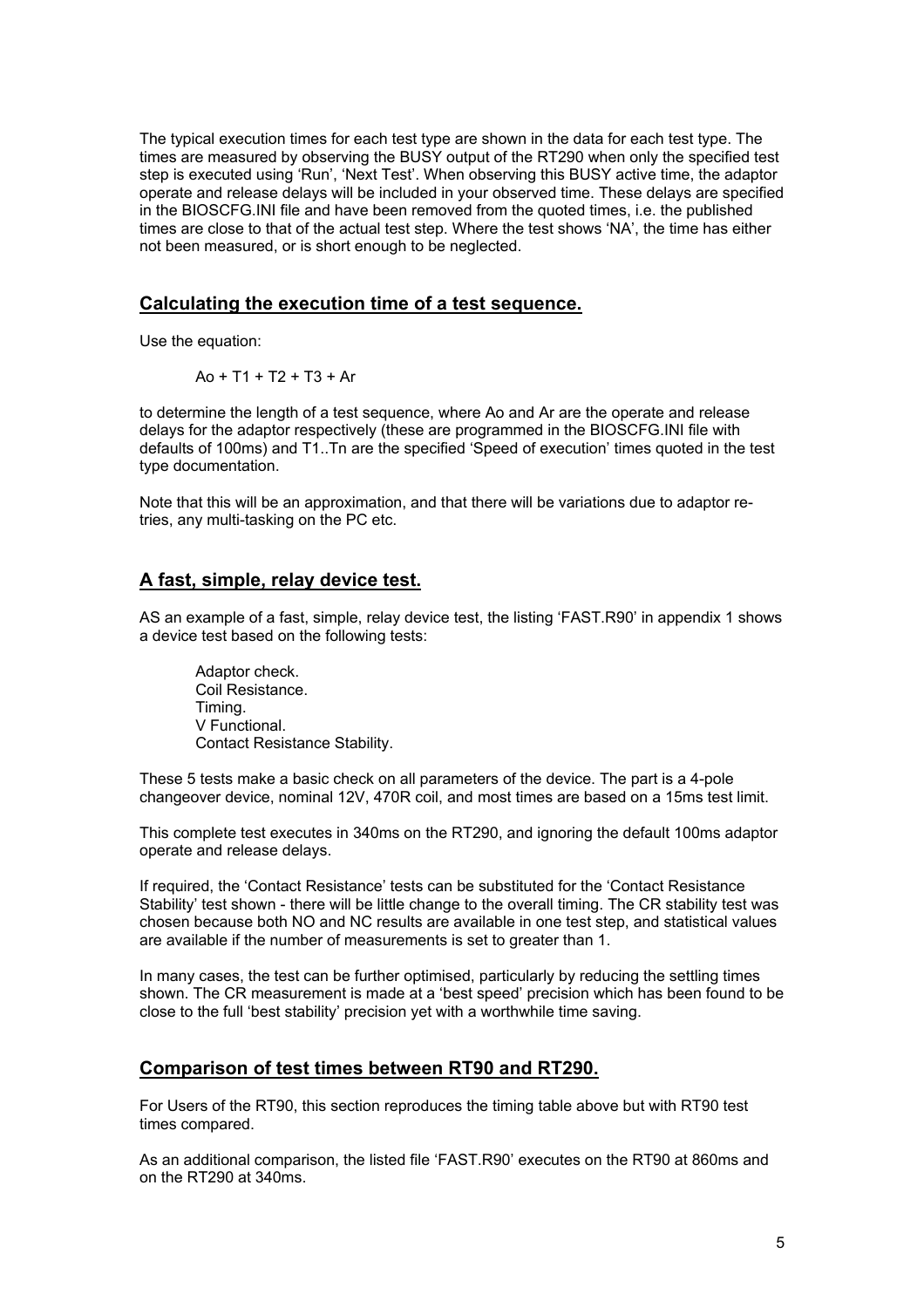For more details on the RT90 performance, view the document AN180995 'Fast testing with the RT90'.

| <b>Name of test</b><br>type         | <b>Description of test.</b>                                                                                                                         | RT90 time                                                     | RT290 time                                            |
|-------------------------------------|-----------------------------------------------------------------------------------------------------------------------------------------------------|---------------------------------------------------------------|-------------------------------------------------------|
| Adaptor<br>Continuity.              | Measures and confirms<br>correct device adaptor<br>connection.                                                                                      | 180 <sub>ms</sub>                                             | 38 <sub>ms</sub>                                      |
| Coil Resistance.                    | Measures the resistance<br>of specified coil(s).                                                                                                    | 80 <sub>ms</sub>                                              | 50 <sub>ms</sub>                                      |
| Contact<br>Resistance.              | Measures the resistance<br>of specified contacts.                                                                                                   | 110ms-220ms                                                   | 60-150ms                                              |
| Contact<br>Resistance<br>Stability. | Measures the delta, min,<br>mean, max. and<br>standard deviation of a<br>number of contact<br>cycles.                                               | 260ms/cycle -<br>520ms/cycle                                  | 105ms -<br>250ms                                      |
| Timing: Operate<br>and Release      | Measures the operate<br>and release timing of<br>specified contacts.                                                                                | <b>100ms</b>                                                  | <b>100ms</b>                                          |
| VRamp:<br>Operate and<br>Release.   | Measures the operate<br>and release voltage<br>parameters of a device.                                                                              | $60ms + As$<br>theoretical down<br>to approx. 5ms<br>settling | $60ms + As$<br>theoretical<br>down to 1ms<br>settling |
| IRamp: Operate<br>and Release.      | Measures the operate<br>and release current<br>parameters of a device.                                                                              | As for VRamp                                                  | As for VRamp                                          |
| Diode check                         | Confirms presence or<br>absence of a diode<br>across the device coil.                                                                               | <b>110ms</b>                                                  | 65 <sub>ms</sub>                                      |
| V Functional                        | Applies various voltage<br>levels to a device with<br>the option of confirming<br>the expected contacts<br>state.                                   | <b>105ms</b>                                                  | <b>100ms</b>                                          |
| V Pulse                             | Measures the operate<br>and release voltage<br>parameters of a device<br>using a pulse-based<br>algorithm for faster<br>determination than<br>ramp. | $60ms + As$<br>theoretical down<br>to approx. 5ms<br>settling | $60ms + As$<br>theoretical<br>down to 1ms<br>settling |
| Dynamic CR                          | Makes a 'capture' of the<br>CR of a selected contact<br>as it opens or closes,<br>producing a graph of CR<br>against time.                          | Not specified                                                 | Not specified                                         |
| I/O Port control<br>utility         | Provides control and<br>interrogation of spare<br>handler port lines for the<br>control of simple<br>external equipment<br>during a test sequence.  | 20 <sub>ms</sub>                                              | 20 <sub>ms</sub>                                      |
| Contact set<br>shorts               | Detects shorts between<br>contact sets.                                                                                                             | 60 <sub>ms</sub>                                              | 25 <sub>ms</sub>                                      |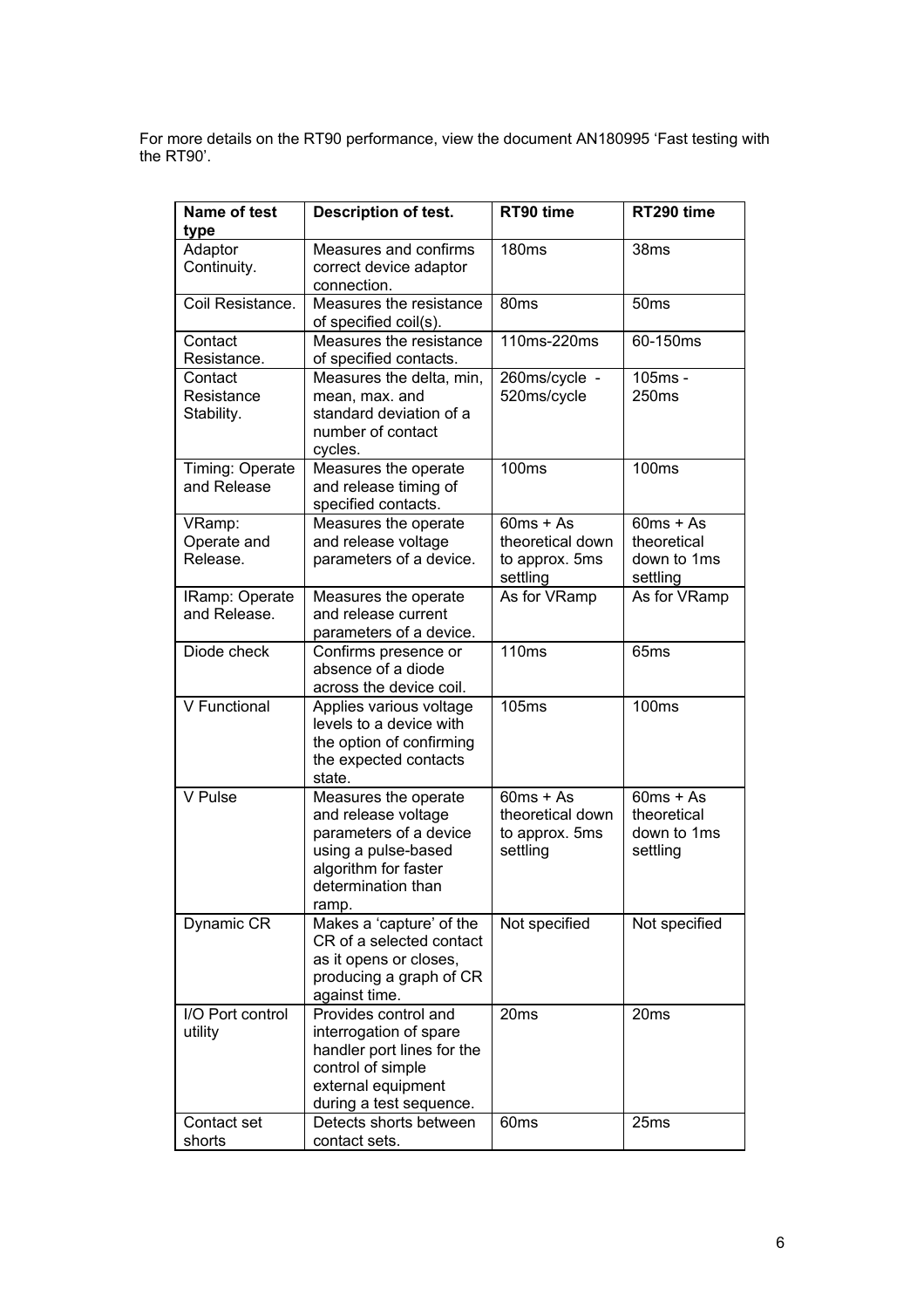#### <span id="page-6-0"></span>**Appendix 1: Print-out of relay device test FAST.R90.**

```
[ ---------------------------------------------------------------------- ] 
[ Printed from : RT290 SOFTWARE, V1.00c 27/12/95 ] 
[ Description : Immediate print of test sequence ]
[ Date and time : 11:26:46, Wednesday, 31st January 1996 ]
[ Test file path : 'C:\RT290\FAST.R90' ] 
[ File reference : 'A demonstration of a fast 4pc/o relay - 340ms RT290' ] 
[ ---------------------------------------------------------------------- ] 
   1[-] "Batch definition" 
   CONDITION LIST 
C1 Part Number = No part number
C2 Device Type = No Device Type
   C4 Operator<br>
C5 Batch = No operator<br>
C5 Batch = No batch
   \begin{array}{ccc} \text{C5} & \text{Batch} & = \text{No} \text{ batch} \\ \text{C6} & \text{Lot} & = \text{No} \text{ lot} \end{array}C7 Sample Plan
C7 Sample Plan = No sample plan
C20 Device routing = None specified
  RESULT SUMMARY
   TOTALS THIS STEP 0% (0/0) 
   RESULT LIST 
   DATALOG True [Always] 
   PRINT True [Always] 
  HANDLER BIN Fail: 0, Pass: 0
   JUMP False [Never], to step <End of program> 
        ------------------------------------------------------------------------- 
   2[-] "Adaptor continuity" 
   CONDITION LIST 
    C121 Device coil format \begin{array}{rcl} = & A \times 1 & 0 \\ = & A \times 1 & 0 \end{array} = As monostable A+
    C101 Device contact format = 4PCO (Sets 1..4) = 4PCO (Sets 1..4)
   C102 Contacts to test = C, C, C, C, X<br>C416 Max adaptor resistance = 5.00 R
    C416 Max adaptor resistance = 5<br>C417 Max adaptor retries = 3C417 Max adaptor retries
   RESULT SUMMARY 
   TOTALS THIS STEP 0% (0/0) 
   RESULT LIST 
   DATALOG True [Always] 
  PRINT True [Always]
  HANDLER BIN Fail: 0, Pass: 0 
   JUMP False [Never], to step <End of program> 
   ------------------------------------------------------------------------- 
   3[-] "Coil resistance" 
   CONDITION LIST 
    C122 Coil to measure C201 # Voltage default C301 # Current default C301 # Current default C301 = 0.000 mA
    C201 # Voltage default
    C301 # Current default C401 # RCoil default C401 = 0.000 kR
    C401 # RCoil default C124 Device coil suppression C124 = 0.000 kB
    C124 Device coil suppression<br>C123 Coil polarity
                                                         = Normal ( high is +ve)<br>= 6.00 V
    C210 Voltage to apply \begin{array}{ccc} \texttt{C210} & \texttt{Voltag} & \texttt{C310} \\ \texttt{C310} & \texttt{Current} & \texttt{to apply} \\ \end{array} = \begin{array}{ccc} 6.00 & \texttt{V} \\ \texttt{100.000 mA} \end{array}C310 Current to apply<br>C510 Settling time
 C510 Settling time = 10.000 ms 
 C415 Max Rcoil pass limit [414/ ] = 100.000 kR 
 C414 Min Rcoil pass limit [ /415] = 10.000 R 
C601 Use temperature probe = No
     C602 Temperature coeff of wire = 0.400 %/Dg 
    C603 Refer back to temperature C604 Non-probe correction factor C604 Non-probe correction factor C = 1.000
    C604 Non-probe correction factor
  RESULT SUMMARY
   TOTALS THIS STEP 0% (0/0) 
   RESULT LIST 
   DATALOG True [Always] 
   PRINT True [Always] 
  HANDLER BIN Fail: 0, Pass: 0
   JUMP False [Never], to step <End of program>
```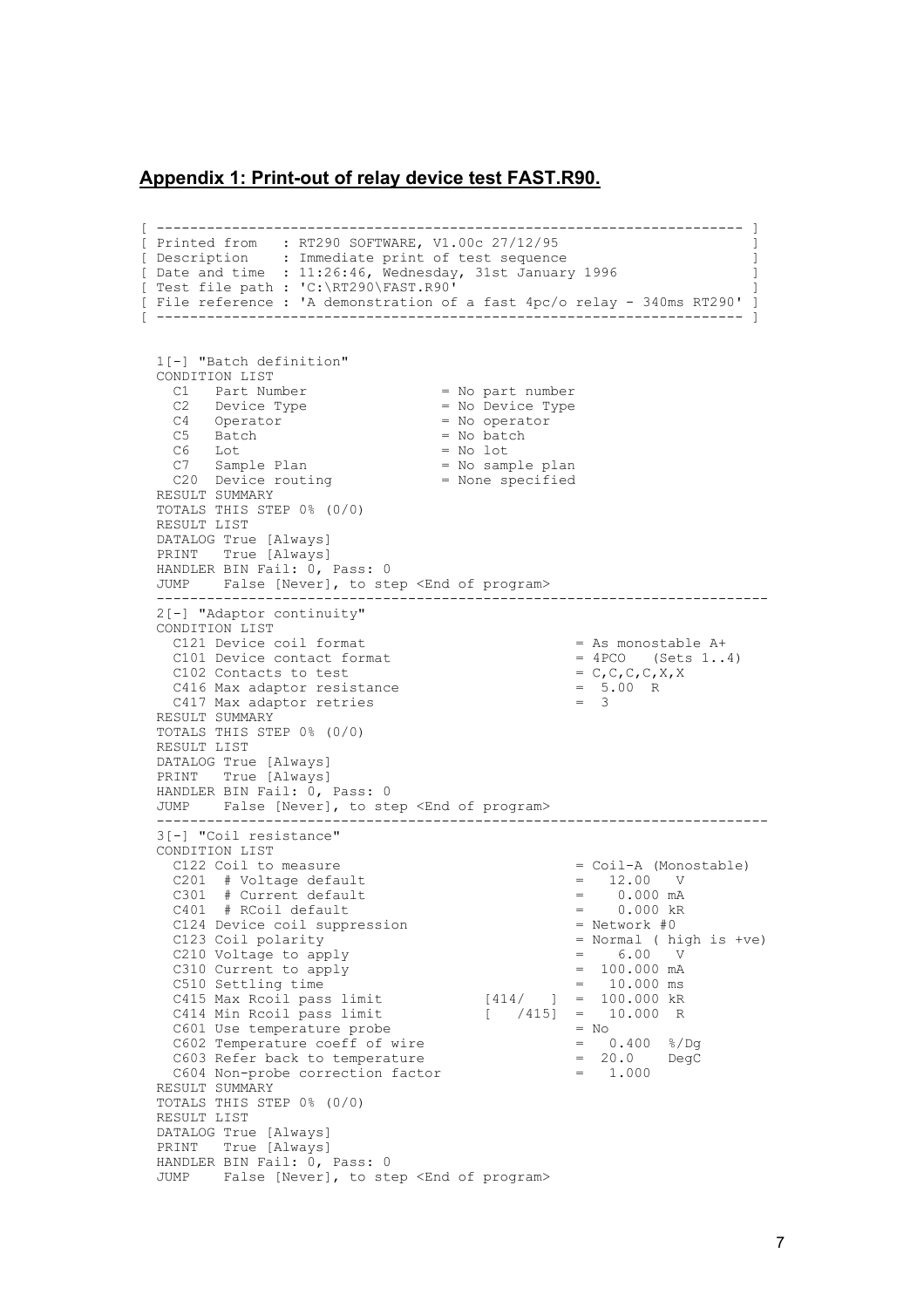| 4[-] "Timing: Operate & Release"<br>CONDITION LIST<br>C121 Device coil format                                                                                                                                                                  |                                                                      |
|------------------------------------------------------------------------------------------------------------------------------------------------------------------------------------------------------------------------------------------------|----------------------------------------------------------------------|
|                                                                                                                                                                                                                                                |                                                                      |
|                                                                                                                                                                                                                                                |                                                                      |
|                                                                                                                                                                                                                                                | = As monostable A+                                                   |
| C101 Device contact format                                                                                                                                                                                                                     | $= 4PCO$ (Sets 14)                                                   |
| C102 Contacts to test                                                                                                                                                                                                                          | $= C, C, C, C, X, X$                                                 |
| C201 # Voltage default<br>= $12.00 \text{ V}$<br>= $0.000 \text{ m}^2$<br>= $0.000 \text{ m}^2$<br>= $15.000 \text{ N}$<br>= $15.000 \text{ ms}$<br>= Network #0                                                                               | $= 12.00 V$<br>= 0.000 mA                                            |
| C301 # Current default                                                                                                                                                                                                                         |                                                                      |
| C401 # RCoil default                                                                                                                                                                                                                           | $= 0.000$ kR                                                         |
| C501 # TStable default                                                                                                                                                                                                                         | $= 15.000$ ms                                                        |
| C124 Device coil suppression                                                                                                                                                                                                                   |                                                                      |
| C250 Initial voltage                                                                                                                                                                                                                           | $= 0.00 V$                                                           |
| C313 Initial current                                                                                                                                                                                                                           | $= 100.000 mA$                                                       |
| C510 Settling time                                                                                                                                                                                                                             | $= 15.000$ ms                                                        |
| C529 System timebase                                                                                                                                                                                                                           | $= 1us$ (1MHz)                                                       |
| $=$ 1<br>C700 Number of measurements                                                                                                                                                                                                           |                                                                      |
| C701 Operate segment mode<br>= Normal                                                                                                                                                                                                          |                                                                      |
| C221 Operate applied voltage                                                                                                                                                                                                                   | $= 12.00 V$                                                          |
| C311 Operate applied current                                                                                                                                                                                                                   | $= 100.000 mA$                                                       |
| C702 Release segment mode                                                                                                                                                                                                                      | = Normal                                                             |
| C241 Release applied voltage                                                                                                                                                                                                                   | $= 12.00 V$                                                          |
| C312 Release applied current                                                                                                                                                                                                                   | $= 100.000 mA$                                                       |
|                                                                                                                                                                                                                                                |                                                                      |
| $\begin{bmatrix} 521 \end{bmatrix}$ = 0.000 ms<br>C520 Opr: Min T stable                                                                                                                                                                       |                                                                      |
|                                                                                                                                                                                                                                                |                                                                      |
| C520 Opr: Min T stable<br>C521 Opr: max T stable<br>C524 Opr: Min T transfer<br>C525 Opr: max T transfer<br>C525 Opr: max T transfer<br>C525 Opr: max T transfer<br>C524 Opr: max T transfer<br>C524 Opr: max T transfer<br>C524 Opr: max T tr |                                                                      |
|                                                                                                                                                                                                                                                |                                                                      |
| C512 Opr: Min T action [ /513] = 0.000 ms<br>C513 Opr: max T action [512/ ] = 15.000 ms                                                                                                                                                        |                                                                      |
|                                                                                                                                                                                                                                                |                                                                      |
| C514 Opr: Max T bounce                                                                                                                                                                                                                         | $=$ 3.750 ms<br>= 1000                                               |
| C515 Opr: Max num bounces                                                                                                                                                                                                                      |                                                                      |
| C522 Rel: Min T stable<br>C523 Rel: max T stable<br>C526 Rel: Min T transfer<br>C526 Rel: Min T transfer<br>C526 Rel: Min T transfer<br>C526 Rel: Min T transfer<br>C526 Rel: Min T transfer<br>C527 3 = 0.000 ms                              |                                                                      |
|                                                                                                                                                                                                                                                |                                                                      |
|                                                                                                                                                                                                                                                |                                                                      |
|                                                                                                                                                                                                                                                |                                                                      |
| C527 Rel: max T transfer $[526/523]$ = 15.000 ms<br>C516 Rel: Min T action $[$ $/517]$ = 0.000 ms                                                                                                                                              |                                                                      |
| C517 Rel: max T action $[516/$ $]$ = 15.000 ms                                                                                                                                                                                                 |                                                                      |
| $=$ 3.750 ms<br>= 1000<br>C518 Rel: Max T bounce                                                                                                                                                                                               |                                                                      |
| C519 Rel: Max num bounces                                                                                                                                                                                                                      |                                                                      |
| RESULT SUMMARY                                                                                                                                                                                                                                 |                                                                      |
| TOTALS THIS STEP 0% (0/0)                                                                                                                                                                                                                      |                                                                      |
| RESULT LIST                                                                                                                                                                                                                                    |                                                                      |
| DATALOG True [Always]                                                                                                                                                                                                                          |                                                                      |
|                                                                                                                                                                                                                                                |                                                                      |
|                                                                                                                                                                                                                                                |                                                                      |
|                                                                                                                                                                                                                                                |                                                                      |
|                                                                                                                                                                                                                                                |                                                                      |
|                                                                                                                                                                                                                                                |                                                                      |
| 5[-] "V Functional"                                                                                                                                                                                                                            |                                                                      |
|                                                                                                                                                                                                                                                |                                                                      |
|                                                                                                                                                                                                                                                |                                                                      |
| CONDITION LIST<br>C121 Device coil format                                                                                                                                                                                                      | = As monostable A+                                                   |
| C101 Device contact format                                                                                                                                                                                                                     | $= 4PCO$ (Sets 14)                                                   |
| C102 Contacts to test                                                                                                                                                                                                                          | $= C, C, C, C, X, X$                                                 |
| C201 # Voltage default                                                                                                                                                                                                                         | $= 12.00 V$                                                          |
| PRINT True [Always]<br>HANDLER BIN Fail: 0, Pass: 0<br>JUMP False [Never], to step <end of="" program=""><br/>C301 # Current default<br/><math>=</math></end>                                                                                  | 0.000 mA                                                             |
| C401 # RCoil default<br>$=$                                                                                                                                                                                                                    | $0.000$ $kR$                                                         |
| C501 # TStable default<br>$=$                                                                                                                                                                                                                  | 15.000 ms                                                            |
| C124 Device coil suppression                                                                                                                                                                                                                   | $=$ Network #0                                                       |
| C510 Settling time<br>$=$ $-$                                                                                                                                                                                                                  | 15.000 ms                                                            |
| C310 Current to apply<br>$=$                                                                                                                                                                                                                   | 100.000 mA                                                           |
| C1011 Level mode 1                                                                                                                                                                                                                             |                                                                      |
| C1012 V Applied Level 1<br>$=$                                                                                                                                                                                                                 | 2.40<br>$\mathbf{V}$                                                 |
| C1013 V Step to Level 1<br>$=$                                                                                                                                                                                                                 | 0.00<br>$\mathbf{V}$                                                 |
| C1014<br>T Step to Level 1<br>$=$                                                                                                                                                                                                              | $0.000$ ms                                                           |
| C1021 Level mode 2                                                                                                                                                                                                                             |                                                                      |
| C1022 V Applied Level 2<br>$\qquad \qquad =$                                                                                                                                                                                                   | 9.60<br>V                                                            |
| $=$                                                                                                                                                                                                                                            | 0.00<br>V                                                            |
| C1023 V Step to Level 2<br>$=$                                                                                                                                                                                                                 |                                                                      |
| C1024 T Step to Level 2                                                                                                                                                                                                                        | $0.000$ ms                                                           |
| C1031 Level mode 3<br>$= 0$                                                                                                                                                                                                                    | (App OP only).                                                       |
| C1032 V Applied Level 3<br>$=$                                                                                                                                                                                                                 | $=$ OxR (App OP, exp RL).<br>$=$ OxO (App OP, exp OP).<br>12.00<br>V |
| C1033 V Step to Level 3<br>$=$                                                                                                                                                                                                                 | 0.00<br>$\mathbf V$                                                  |
| C1034<br>T Step to Level 3<br>$=$                                                                                                                                                                                                              | $0.000$ ms                                                           |
| C1041 Level mode 4                                                                                                                                                                                                                             | $= Rxo (App RL, exp OP).$                                            |
| C1042 V Applied Level 4<br>$=$<br>C1043 V Step to Level 4<br>$=$                                                                                                                                                                               | 8.40<br>V<br>0.00<br>V                                               |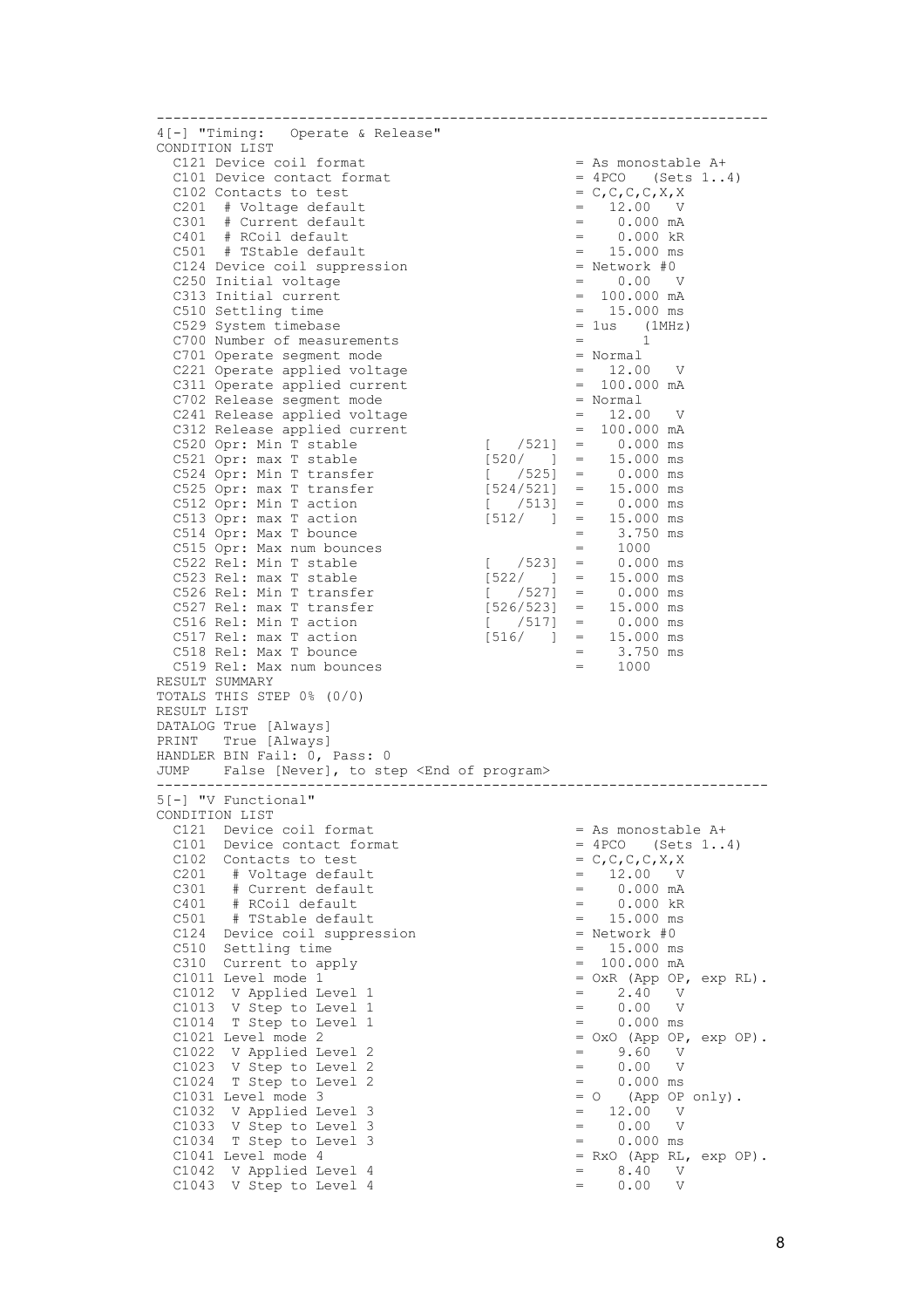```
C1044 T Step to Level 4 = 0.000 ms<br>C1051 Level mode 5 = RxR (App RL,
                                                       = RxR (App RL, exp RL).<br>= 1.80 V<br>= 0.00 V
C1052 V Applied Level 5 \qquad \qquad = \qquad 1.80 V
C1053 V Step to Level 5 \qquad \qquad = \qquad 0.00 \qquad VC1054 T Step to Level 5 = 0.000 ms<br>C1061 Level mode 6 = End.
   C1061 Level mode 6 = End.<br>C1062 V Applied Level 6 = 0.00
   C1062 V Applied Level 6 \begin{array}{rcl} = & 0.00 & V \\ \text{C1063} & V & \text{Step to Level 6} \\ \text{C1064} & T & \text{Step to Level 6} \\ = & 0.000 \text{ ms} \end{array}C1063 V Step to Level 6 = 0.00 V
C1064 T Step to Level 6 = 0.000 ms
   C1071 Level mode 7 = End.<br>C1072 V Applied Level 7 = 0.00C1072 V Applied Level 7 = 0.00<br>C1073 V Step to Level 7 = 0.00<br>C1074 F 31
C1073 V Step to Level 7 = 0.00 V
C1074 T Step to Level 7 = 0.000 ms
   C1081 Level mode 8 = End.<br>C1082 V Applied Level 8 = 0.00
 C1082 V Applied Level 8 = 0.00 V 
C1083 V Step to Level 8 = 0.00 V
C1084 T Step to Level 8 = 0.000 ms
   C1091 Level mode 9 = End.<br>
C1092 V Applied Level 9 = 0.00 V<br>
C1093 V Step to Level 9 = 0.00 V
 C1092 V Applied Level 9 = 0.00 V 
C1093 V Step to Level 9 = 0.00 V
   C1094 T Step to Level 9 = 0.000 ms<br>C1101 Level mode 10 = End.
   C1101 Level mode 10 = End.<br>
C1102 V Applied Level 10 = 0.00 V<br>
C1103 V Step to Level 10 = 0.00 V
 C1102 V Applied Level 10 = 0.00 V 
C1103 V Step to Level 10 = 0.00 V
   C1104 T Step to Level 10 = 0.000 ms
  RESULT SUMMARY 
  TOTALS THIS STEP 0% (0/0) 
  RESULT LIST 
  DATALOG True [Always] 
  PRINT False [Never] 
  HANDLER BIN Fail: 0, Pass: 0 
 JUMP False [Never], to step <End of program>
 ------------------------------------------------------------------------- 
  6[-] "CR stability" 
  CONDITION LIST 
   C121 Device coil format = As monostable A+<br>C101 Device contact format = 4PCO (Sets 1..4)
   C101 Device contact format = 4PCO (Sets 1..4)<br>C102 Contacts to test = C, C, C, C, X, XC102 Contacts to test C201 # Voltage default C301 # Current default C301 = 0.000 mA
   C201 # Voltage default = C301 # Current default = =\# Current default \qquad \qquad = \qquad 0.000 mA<br>\# RContact default \qquad \qquad = \qquad 0.0000 R
   C402 # RContact default C401 # RCoil default C501 # TStable default C501 # TStable default C501 = 0.000 ms
   C401 # RCoil default<br>C501 # TStable defaul
         # TStable default = 0.000 ms<br>Device coil suppression = Network #0
   C124 Device coil suppression C103 Contact side to measure \qquad \qquad = Normally open
   C103 Contact side to measure \begin{array}{rcl} \text{C103} & \text{Continuity} \\ \text{C212} & \text{VClamp} \end{array} = 50 mV
   C212 VClamp<br>C104 Contact load
                                                       = CA0 (as gen and clamp)<br>= 12.00 V
   C210 Voltage to apply \begin{array}{ccc} \text{C210} & \text{Voltag} & \text{C210} \\ \text{C310 Current to apply} & = & 100.000 \text{ mA} \end{array}C310 Current to apply \begin{array}{ccc} 100.000 & \text{mA} \\ -510 & \text{Setting time} \end{array} = 100.000 mA
   C510 Settling time C410 CR Measurement range C410 CR Measurement range D = 18, AC, 10 \text{mV}, 10 \text{mA}C410 CR Measurement range = 1R, AC, 10mV, C411 CR measurement precision = 4 (best speed)
   C411 CR measurement precision = 4 (best C700 Number of measurements = 1
 C700 Number of measurements = 1 
 C420 RMin limit: Min RContact [ /421] = 0.0000 R 
 C421 RMax limit: Min RContact [420/ ] = 0.1000 R 
 C422 RMin limit: Max RContact [ /423] = 0.0000 R 
 C423 RMax limit: Max RContact [422/ ] = 0.1000 R 
 C428 RMin limit: Delta RContact [ /429] = 0.0000 R 
 C429 RMax limit: Delta RContact [428/ ] = 0.0100 R 
 C424 RMin limit: Mean RContact [ /425] = 0.0000 R 
C425 RMax limit: Mean RContact [424/ ] = 0.1000 \text{ R} C426 RMin limit: StDev RContact [ /427] = 0.0000 R 
C427 RMax limit: StDev RContact [426/ ] = 0.0100 R
  RESULT SUMMARY 
  TOTALS THIS STEP 0% (0/0) 
  RESULT LIST 
  DATALOG True [Always] 
  PRINT False [Never] 
  HANDLER BIN Fail: 0, Pass: 0 
  JUMP False [Never], to step <End of program> 
 ------------------------------------------------------------------------
```